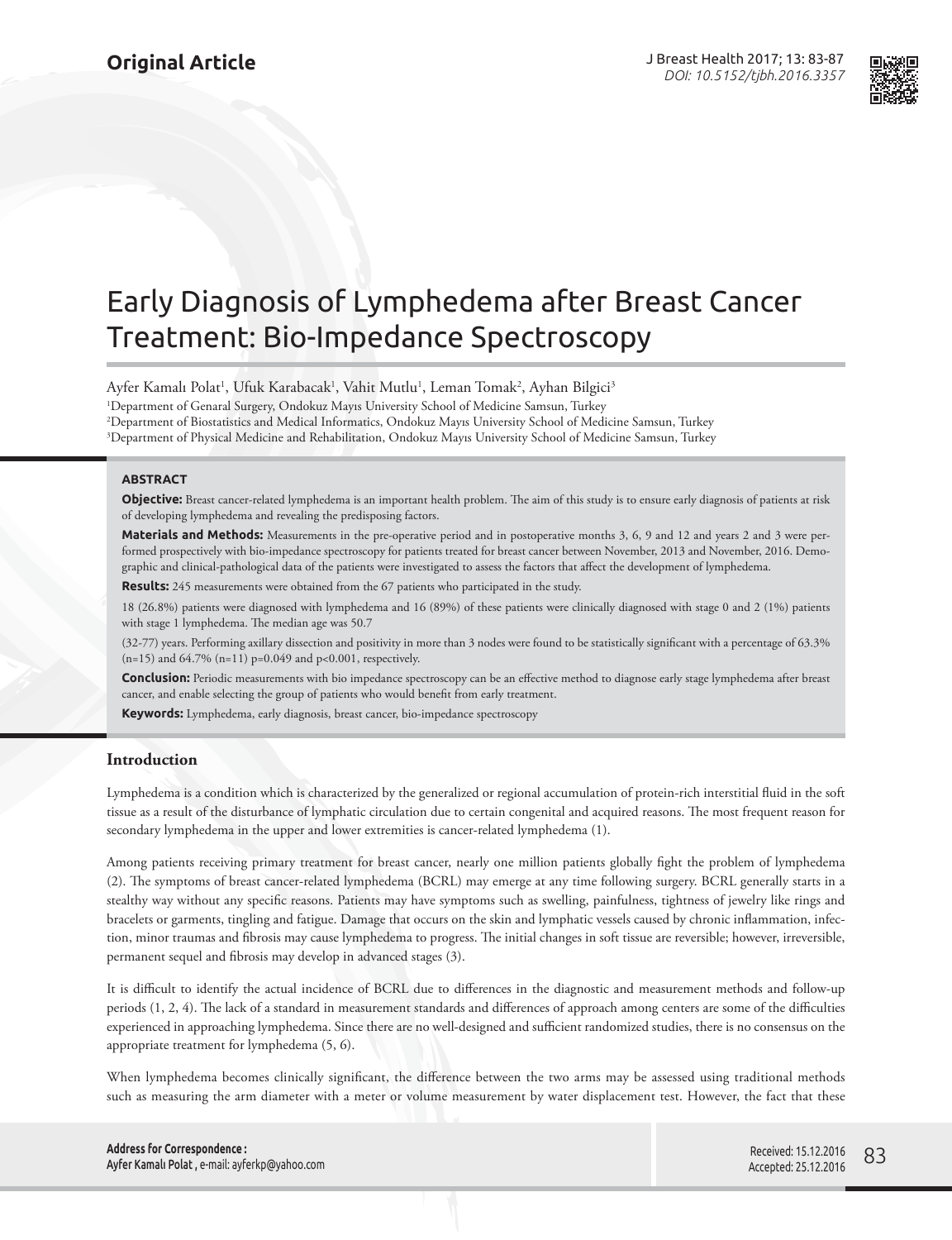measurements are not standard (measurement points may change at every examination), interpersonal measurement differences and limited effectiveness at the early stage are the disadvantages for these methods (5). Early diagnosis before the development of clinical signs and early start of therapy for the patients may prevent lymphedema from progressing to further stages irrevocably. For that reason, it is of critical importance to recognize the group of patients that may develop lymphedema in advance. The method of bio-impedance spectroscopy (BIS) developed by Cornish et al. (7) in recent years enables precise measurement of any changes in the extracellular fluid and numerical assessment of the difference between the arms through a direct measurement of the electrical resistance of the extracellular fluid in the soft tissue of the arm, thereby making it possible to make a diagnosis of lymphedema before clinical signs occur, which are expressed as Stage 0. It has been reported that objective comparison can be made at follow-ups and the patients' clinical progress can be monitored by performing regular measurements and analyzing the numerical values obtained (7-11).

This study is aimed at assessing the effectiveness of prospectively applied BIS monitoring in identifying subclinical lymphedema, recognizing the patients that have a risk of developing lymphedema in advance and demonstrating the predisposing factors.

# **Materials and Methods**

Ondokuz Mayıs University Ethics Committee approval and patient consents were obtained. Patients were scheduled for follow-up via arm measurements following breast cancer treatment using the bio-impedance spectroscopy (L-Dex<sup>°</sup> U400 ImpediMed, Australia) device. Regarding the measurement protocol, measurements were scheduled to be made in the preoperative period and in postoperative months 3, 6, 9 and 12 followed by annual measurements. Those with a postoperative L-Dex score below 10 units and with more than 7 units of difference between the preoperative measurement and follow-up measurements despite the score being in normal limits were considered to have Stage 0 lymphatic edema and were planned to be included in the early treatment program. In order to assess the factors that influence lymphedema development, the demographic and clinical-pathological data of the patients; age, dominant arm, disease side, breast and axilla surgery, radiotherapy (RT) and the side receiving it, the total number of excised lymph nodes, additional diseases and association with the tumor stage were investigated.

### **Statistical Analysis**

The Statistical Package for the Social Sciences (SPSS Inc.; Chicago, IL, USA) 18.0 program was used for statistical analyses. The data were demonstrated including the arithmetic average ± standard deviation (AO±SS), median (minimum-maximum) and frequency (%). The Shapiro-Wilk test was used in order to analyze the normal distribution of results pertaining to quantitative data. For comparing the two independent groups, the Student t-test was used for data with normal distribution and Mann-Whitney U test was used for data without a normal distribution. The frequencies were compared using the Continuous corrected chi-squared, Pearson chi-squared and Fisher Exact test. The statistical significance level was accepted as p<0.05.

Hormone

In the entire group 13 91 13 1-35 SD: standard deviation, BMI: body mass index; min: minimum; max: maximum

# **Results**

In order to provide the preliminary results in the third year of the study, the assessment on follow-ups performed between November, 2013 and November, 2016 excluded 4 patients since they lacked follow-up and 1 patient due to exitus out of the 72 patients that were treated for breast cancer and took part in the study. In 245 measurements taken from 67 patients, the number of patients diagnosed with lymphedema was 18 (26.8%); in 15 (22%) patients, the L-Dex score was above 10 units and in 3 (4.4%) patients, the difference between follow-up measurements was more than 7 units (Table 1). Among these patients, 16 (89%) were diagnosed with Stage 0 lymphedema, 2 (1%) patients developed clinically significant Stage 1 lymphedema and the difference between the arms was 2 and 2.5  $84$  p<0.05.  $84$  cm in arm circumference measurements. The patients' median age

|  | Table 1. L-Dex scores obtained in patient follow-ups |  |  |  |
|--|------------------------------------------------------|--|--|--|
|--|------------------------------------------------------|--|--|--|

|                    |                   |                                             | Lymphedema     |                                                 |  |
|--------------------|-------------------|---------------------------------------------|----------------|-------------------------------------------------|--|
|                    | period            | Follow-up Number of L-Dex score L-Dex score |                | patients $(n\%)$ >10 $(n\%)$ increase>7 $(n\%)$ |  |
| 245                |                   |                                             |                |                                                 |  |
| Follow-ups Month 3 |                   | 5(7.4)                                      |                |                                                 |  |
|                    | Month 6           | 9(13.4)                                     | $\overline{4}$ |                                                 |  |
|                    | Month 9           | 13 (19.4)                                   | 2              | 2                                               |  |
|                    | Month 12          | 19(28.3)                                    | $\overline{4}$ |                                                 |  |
|                    | Year <sub>2</sub> | 9(13.4)                                     | 2              |                                                 |  |
|                    | Year 3            | 12 (17.9)                                   | 3              | 1                                               |  |
|                    |                   | <b>Total: 67</b><br>$(100\%)$               | 15 (22%)       | 3(4.4%)<br>18 in total<br>(26.8%)               |  |

Table 2. Relationship between age, body mass index, history of hormone use, tumor size and lymphedema in patients

|            | <b>Description</b>       |       |      | Average SD Median | min-max  | p     |
|------------|--------------------------|-------|------|-------------------|----------|-------|
| Age        | No lymphedema            | 50.9  | 10.3 | 53                | 32-77    | 0.717 |
|            | Lymphedema               | 49.9  | 11.5 | 46.5              | 32-76    |       |
|            | In the entire group      | 50.6  | 10.6 | 51                | 32-77    |       |
| <b>BMI</b> | No lymphedema            | 28    | 4.9  | 28                | 19-42    | 0.837 |
|            | Lymphedema               | 28    | 5.1  | 26.5              | 20-42    |       |
|            | In the entire group      | 28.2  | 4.9  | 28                | 19-42    |       |
| Hormone    |                          |       |      |                   |          |       |
| therapy    | No lymphedema            | 2.43  |      |                   | $0 - 60$ | 0.546 |
|            | Lymphedema               | 5.67  |      |                   | $0 - 72$ |       |
|            | In the entire group      | 3.3   |      |                   |          |       |
|            | Tumor size No lymphedema | 13.86 | 9.7  | 13                | $1 - 35$ | 0.547 |
|            | Lymphedema               | 12.1  | 7.4  | 13                | $1 - 28$ |       |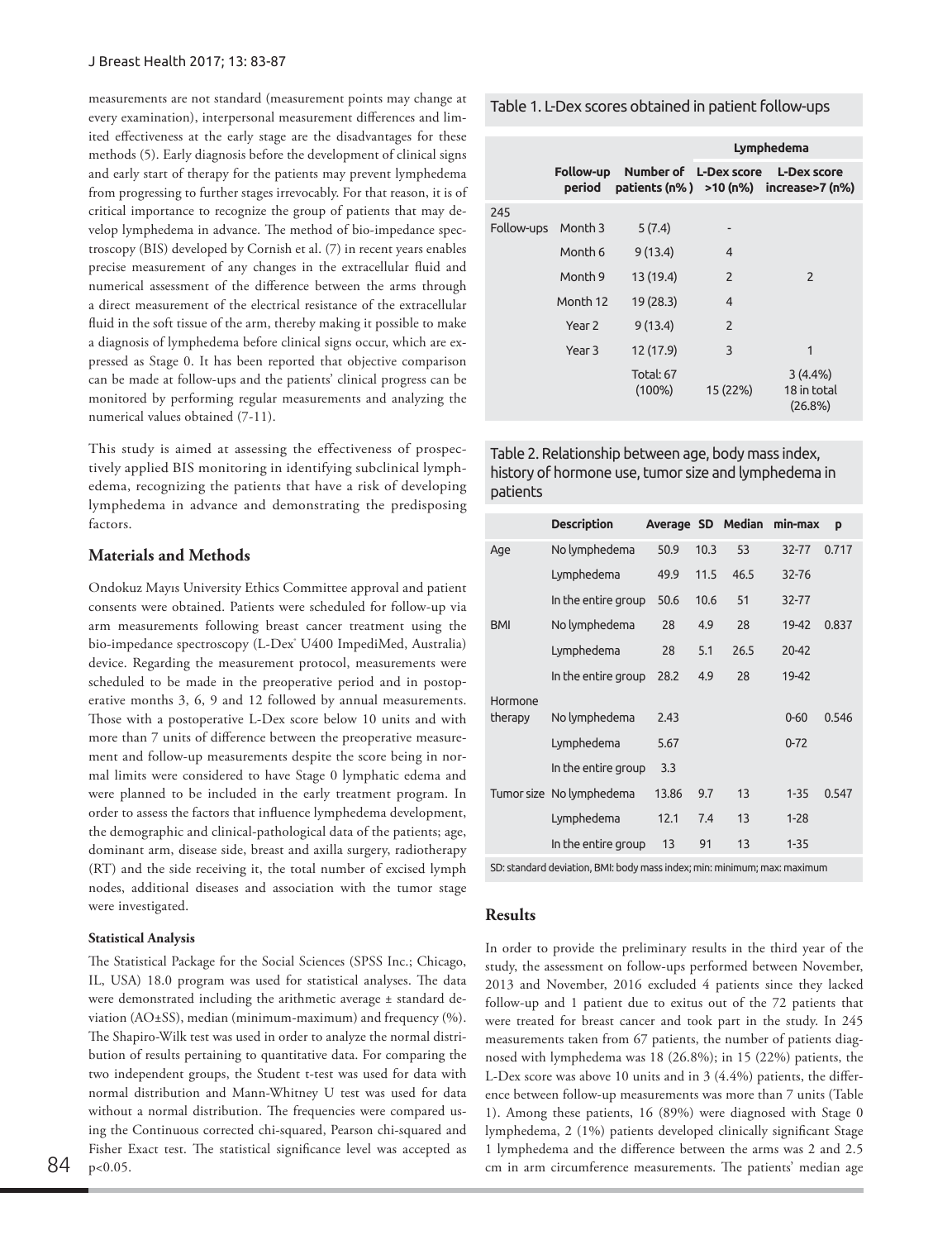





was 50.67 (32-77) (Table 2). In the patients, the dominant arm was the right one with 87% (n=58) and the diseases side was the left side with 79% (n=53) and no differences were identified in terms of lymphedema (p=1,0). Additional diseases [diabetes mellitus (5; 7.5%), hypertension (7, 10.4%), coronary artery disease (4, 6%), rheumatoid disease (4, 6%) and chronic obstructive pulmonary disease (4, 6%)] were present in 30% (n=20) of the patients. The ratio of patients receiving neo-adjuvant chemotherapy was 10.4% (n=7) and its effect on lymphedema was not identified (p=0.375). Among the patients that developed lymphedema, the effect of age, body mass index, tumor size, tumor type, stage, grade and hormone receptor status was not found to be significant (Tables 2 and 3). Among the surgeries performed on breast, the ratio of breast-conserving surgery was 66% (n=44) and mastectomy  $\pm$  reconstruction rate 34% (n=23) and no significant differences were seen in terms of their effect on lymphedema (p=0.178). However, when comparison with sentinel lymph node biopsy (SLNB) was made with respect to surgery on the axillary side, lymphedema was 36.6% (n=15) in those that received axillary dissection (AD) while it was identified to be 11.5% (n=3) following SLNB and the difference was found statistically significant (p=0.049). Additionally, positivity of more than 3 lymph nodes (n=11, 64.7%) was another factor found to be associated with lymphedema (p<0.001) (Figure 1a, b) (Table 3). While the rate of

# Table 3. Effect of demographic, clinical and pathological characteristics of patients and treatment practices on lymphedema

|                                              | n              | %    | Lymphedema     | %    | p            |
|----------------------------------------------|----------------|------|----------------|------|--------------|
| Profession                                   |                | 13.4 | 3              | 16.7 | 0.693        |
| Dominant arm, right                          | 58             | 87   | 16             | 27.6 | $\mathbf{1}$ |
| Diseased side, left                          | 53             | 79   | 14             | 26.4 | $\mathbf{1}$ |
| Additional disease:<br>DM, HT, CAD, COPD, RD | 20             | 30   | 2              | 11.2 | 0.276        |
| <b>NCT</b>                                   | $\overline{7}$ | 10.4 | $\overline{1}$ | 5.6  | 0.665        |
| Pathology IDC                                | 58             | 86.6 |                |      | 0.684        |
| ILC                                          | 4              | 6    | 15             | 83.3 |              |
| Mixed                                        | 4              | 6    | $\overline{2}$ | 11.1 |              |
| Medullary                                    | $\mathbf{1}$   | 1.5  | $\mathbf{1}$   | 5.6  |              |
| Grade 1                                      | 6              | 9    |                |      | 0.351        |
| Grade 2                                      | 39             | 58.2 | 11             | 61.1 |              |
| Grade 3                                      | 22             | 32.8 | $\overline{7}$ | 38.9 |              |
| $ER (+)$                                     | 49             | 73   | 11             | 61.1 | 0.219        |
| $PR(+)$                                      | 42             | 62.7 | $\overline{7}$ | 38.9 | 0.031        |
| HER2 $(+)$                                   | 10             | 14.9 | 3              | 16.7 | 1            |
| <b>BCS</b>                                   | 44             | 65.7 | 9              | 50   | 0.178        |
| <b>MRM</b>                                   | 18             | 26.9 | 6              | 33.3 |              |
| MRM + Reconstruction                         | 5              | 7.5  | 3              | 16.7 |              |
| <b>ALND</b>                                  | 41             | 61   | 15             | 36.6 | 0.049        |
| <b>SLNB</b>                                  | 26             | 39   | 3              | 11.5 |              |
| More than 3 positive LNs                     | 17             | 25   | 11             | 64.7 | 0.001        |
| Stage 1a                                     | 12             | 17.9 | $\overline{2}$ | 11.1 | 0.459        |
| 1 <sub>b</sub>                               | 10             | 14.9 | 3              | 16.7 |              |
| 2a                                           | 12             | 17.9 | 4              | 22.2 |              |
| 2b                                           | 26             | 38.8 | 6              | 33.3 |              |
| 3a                                           | 5              | 7.5  | 3              | 16.7 |              |
| 3b                                           | $\overline{2}$ | 3    |                |      |              |
| RT lymphatic                                 | 46             | 68   | 14             | 30.4 | 0.498        |
| 10 or more LNs in total                      | 45             | 67   | 15             | 33   | 0.157        |

DM: diabetes mellitus; HT: hypertension; CAD: coronary artery disease; COPD: chronic obstructive pulmonary disease; RD: rheumatoid disease NCT: neo-adjuvant chemotherapy; IDC: invasive ductal carcinoma; ILC: invasive lobular carcinoma; ER: estrogen receptor; PR: progesterone receptor;

HER-2: human epidermal growth factor-2; BCS: breast-conserving surgery; MRM: modified radical mastectomy; ALND: axillary lymph node dissection; SLNB: sentinel lymph node biopsy; LN: lymph node

treatment involving lymphatics in the radiotherapy field was 68% (n=46), its effect was not found to be statistically significant in terms of lymphedema ( $p=0.498$ ).  $85$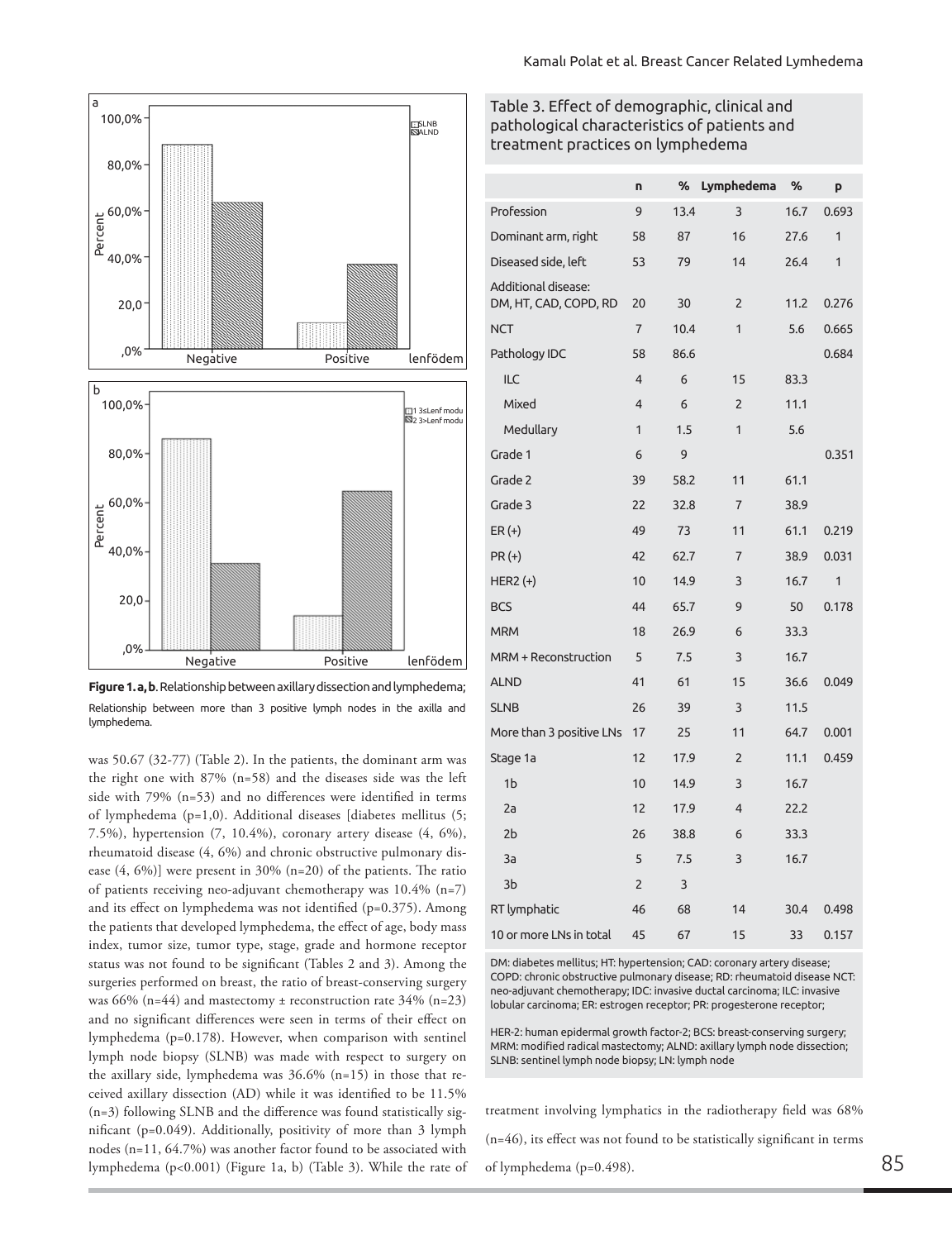## **Discussion and Conclusion**

On average, one fourth of patients receiving treatment for breast cancer develop lymphedema with the highest frequency being in the first 18 months following treatment (1-6). In addition to the burden caused by cancer diagnosis following breast cancer treatment, the physical limitation of the arm due to lymphedema and the resulting social limitation, labor loss of patients, body image-related worry, anxiety depression and adaptation problems, social and sexual problems put the patients in a difficult condition in their professional and private lives. Therefore, the problem of lymphedema should be importantly taken into consideration in the group of patients diagnosed with breast cancer as an important social problem (5, 6).

Lymphedema was reported in the literature with difference rates of incidence such as 6-30% and 6-62.5% (4, 6, 12-15). Since the standards for evaluation are not consistent, there is no consensus on the actual incidence rate. However, it is most frequently reported as being 30% on average (1-4, 15). As a result of our study, the cumulative incidence was 26.8%, which was found to be consistent with the literature.

It has been demonstrated that the treatment methods applied for breast cancer are generally associated with lymphedema development; there is evidence in the literature that it generally occurs as a result of axillary lymph node dissection and/or axillary radiotherapy resulting in deterioration of the lymphatic in the upper extremity and it has been shown that preserving axillary surgeries such as sentinel SLNB reduce the risk (1, 2, 5, 9, 10, 16, 17). Among the factors influencing BCRL, performing dissection on the axilla was demonstrated as a reason contributing to the development of lymphedema in our study. Lymphatics were included in the radiotherapy treatment field at a high rate of 68% (n=46), however, no statistically significant result was obtained that it increased lymphedema (p=0.498). Coen et al. (16) identified in their series of 727 patients that BCRL incidence was 2% with tangential radiation and 9% with lymphatic radiation as a result of 10 years of radiotherapy in the entire breast. Jose' Luiz B. Bevilacqua et al. (15) and Bergmann et al. (17) reported in their studies that BMI, RT, post-operative seroma, age and chemotherapy on the same arm were independent factors associated with lymphedema. However, no relationship was identified in our study between age and BMI and lymphedema with p=0.717 and p=0.837, respectively.

Early diagnosis of lymphedema, i.e., its identification before it becomes clinically recognizable, enables the treatment to be started earlier and measures to be taken more effectively. Only this can make it possible to keep lymphedema under control before it results in sequelae, fibrosis and limitation (7, 10). From an economic point of view, the treatments and preventive services provided when lymphedema is at earlier stages (bandage, massage, exercise) are both more cost-efficient and promising in terms of treatment efficacy as compared to the treatment methods applied when advanced lymphedema develops (pumps applying pressurized massage, surgical procedures) (5, 9, 10). Lacomba et al. (18) reported in their study that early physiotherapy was effective in preventing lymphedema although it was not cost-efficient to include all the patients in the exercise program. For that reason, selection of patients with a high risk for developing lymphedema who would benefit from treatment becomes important (19).

BIS offers the advantage of identifying lymphedema as early as 4 months in advance as it provides more precise and standardized mea-S6 surements as compared to conventional measurement methods (7, Society of Lymphology. Lymphology 2013;46:1-11.

10). This way, it may become possible to reduce long-term morbidity related to lymphedema. Soran et al. performed monitoring with BIS in their study where they were able to detect subclinical lymphedema with early diagnosis, made 28 (38.9%) subclinical lymphedema diagnoses in their series of 180 patients and managed to reduce clinical lymphedema incidence from 36.4% to 4.4% with early treatment (10).

Although the strength of our study is that it is a prospective and observational study, its limitations include the currently low number of patients and the lack of randomization possibility. The predisposing factors for lymphedema can be demonstrated more clearly in a larger patient group and with a longer follow-up period.

In conclusion, lack of standard diagnostic and treatment methods not only lead to difficulties in correctly identifying the incidence of lymphedema but also constitute an obstacle to creating a universal approach. However, the fact that awareness of lymphedema has been rising in recent years and early diagnosis may increase the success of preventive and treatment practices is promising. In the light of our knowledge, the first measures to be taken may include performing lymphatic-sparing surgeries in the axilla as part of breast cancer treatment based on the evidence that it increases the risk for lymphedema and avoiding wide dissections unless it is required for oncological reasons. The objective should be to evaluate lymphedema with an accurate and standard method in order to identify patients with high risk for lymphedema among those receiving treatment for breast cancer at an early stage, monitor them closely and to treat patients at an early stage before any clinical signs develop. BIS monitoring may provide the means to determine the group of patients that may benefit from treatment based on early diagnosis.

**Ethics Committee Approval:** Ethics committee approval was received for this study from Ondokuz Mayıs University.

**Informed Consent:** Informed consent was obtained from patients who participated in this study.

Peer-review: Externally peer-reviewed.

**Author Contributions:** Concept - A.K.P.; Design - A.K.P.; Supervision - U.K.; Materials - V.M.; Data Collection and/or Processing - U.K.; Analysis and/or Interpretation - L.T.; Literature Review - A.K.P.; Writing - A.K.P.; Critical Review - A.B.

**Conflict of Interest:** No conflict of interest was declared by the authors.

**Financial Disclosure:** This study supported by Ondokuz Mayıs University (BAP PYO.TIP.1901.12.033).

### **References**

- Shah C, Arthur D, Riutta J, Whitworth P, Vicini FA. Breast-cancer related lymphedema: a review of procedure-specific incidence rates, clinical assessment AIDS, treatment paradigms, and risk reduction. Breast J 2012;18:357-361. (PMID: 22759095) [[CrossRef](https://doi.org/10.1111/j.1524-4741.2012.01252.x)]
- 2. Gärtner R, Jensen MB, Kronborg L, Ewertz M, Kehlet H, Kroman N. Self-reported arm-lymphedema and functional impairment after breast cancer treatment-a nationwide study of prevalence and associated factors. Breast 2010;19:506-515. (PMID: 20561790) [\[CrossRef](https://doi.org/10.1016/j.breast.2010.05.015)]
- International Society of Lymphology. The diagnosis and treatment of peripheral lymphedema: 2013 Consensus Document of the International